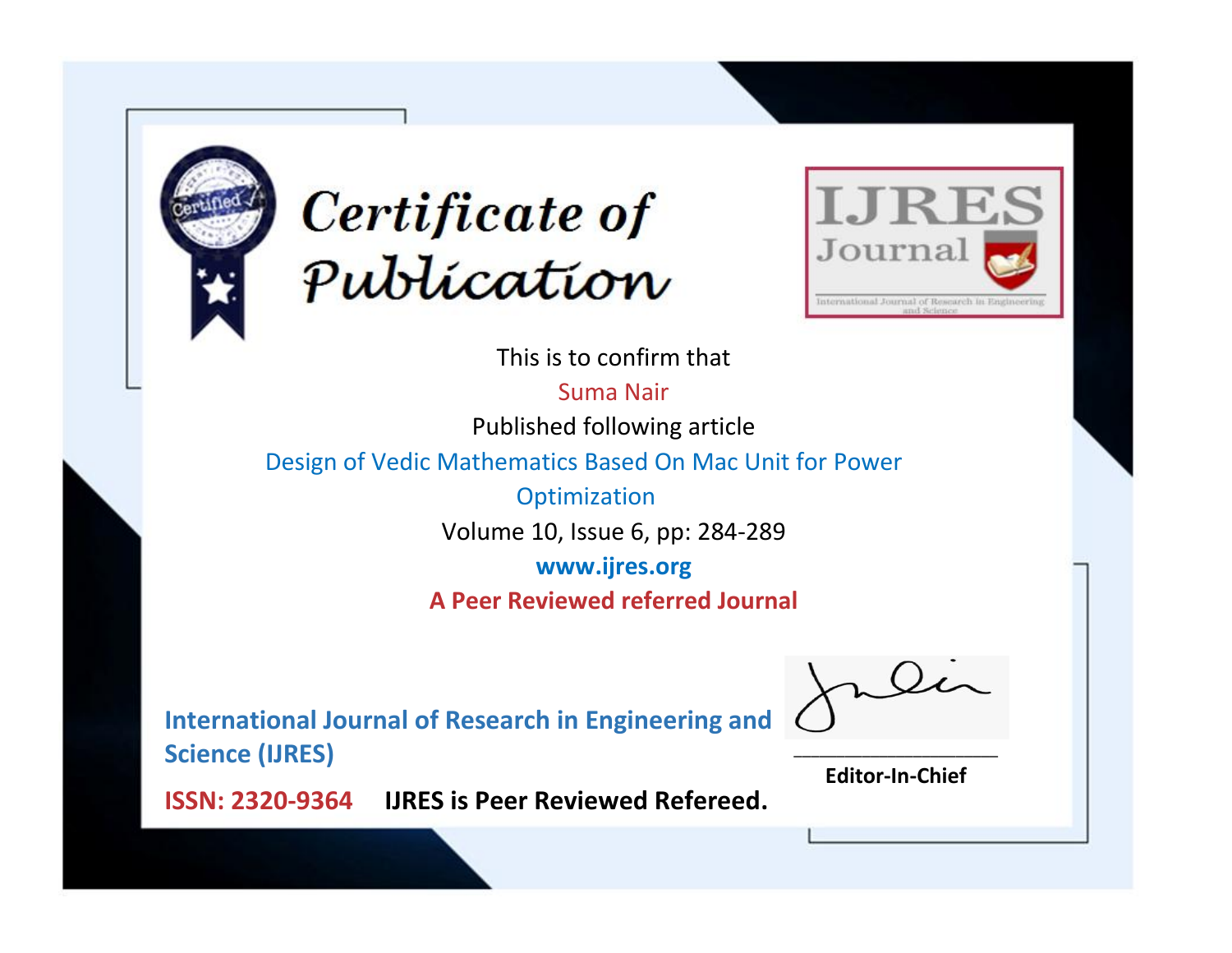



This is to confirm that

K. Sai Naveen Published following article

Design of Vedic Mathematics Based On Mac Unit for Power

**Optimization** Volume 10, Issue 6, pp: 284-289

**www.ijres.org**

**A Peer Reviewed referred Journal**

**International Journal of Research in Engineering and Science (IJRES)**

\_\_\_\_\_\_\_\_\_\_\_\_\_\_\_\_\_\_\_\_\_\_\_\_ **Editor-In-Chief**

**Journal.**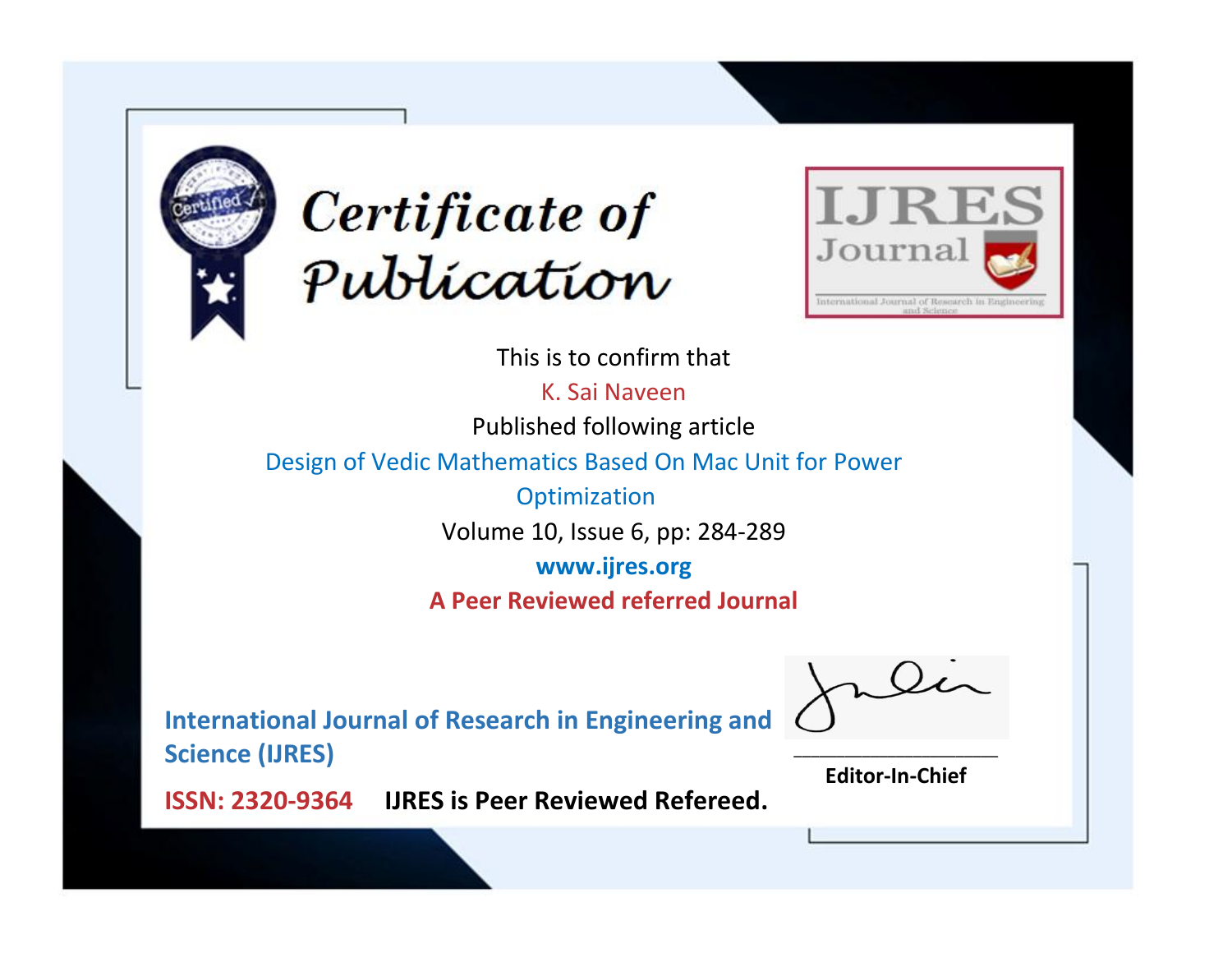



This is to confirm that

M. Nagamani Published following article

Design of Vedic Mathematics Based On Mac Unit for Power

**Optimization** Volume 10, Issue 6, pp: 284-289

**www.ijres.org**

**A Peer Reviewed referred Journal**

**International Journal of Research in Engineering and Science (IJRES)**

\_\_\_\_\_\_\_\_\_\_\_\_\_\_\_\_\_\_\_\_\_\_\_\_ **Editor-In-Chief**

**Journal.**